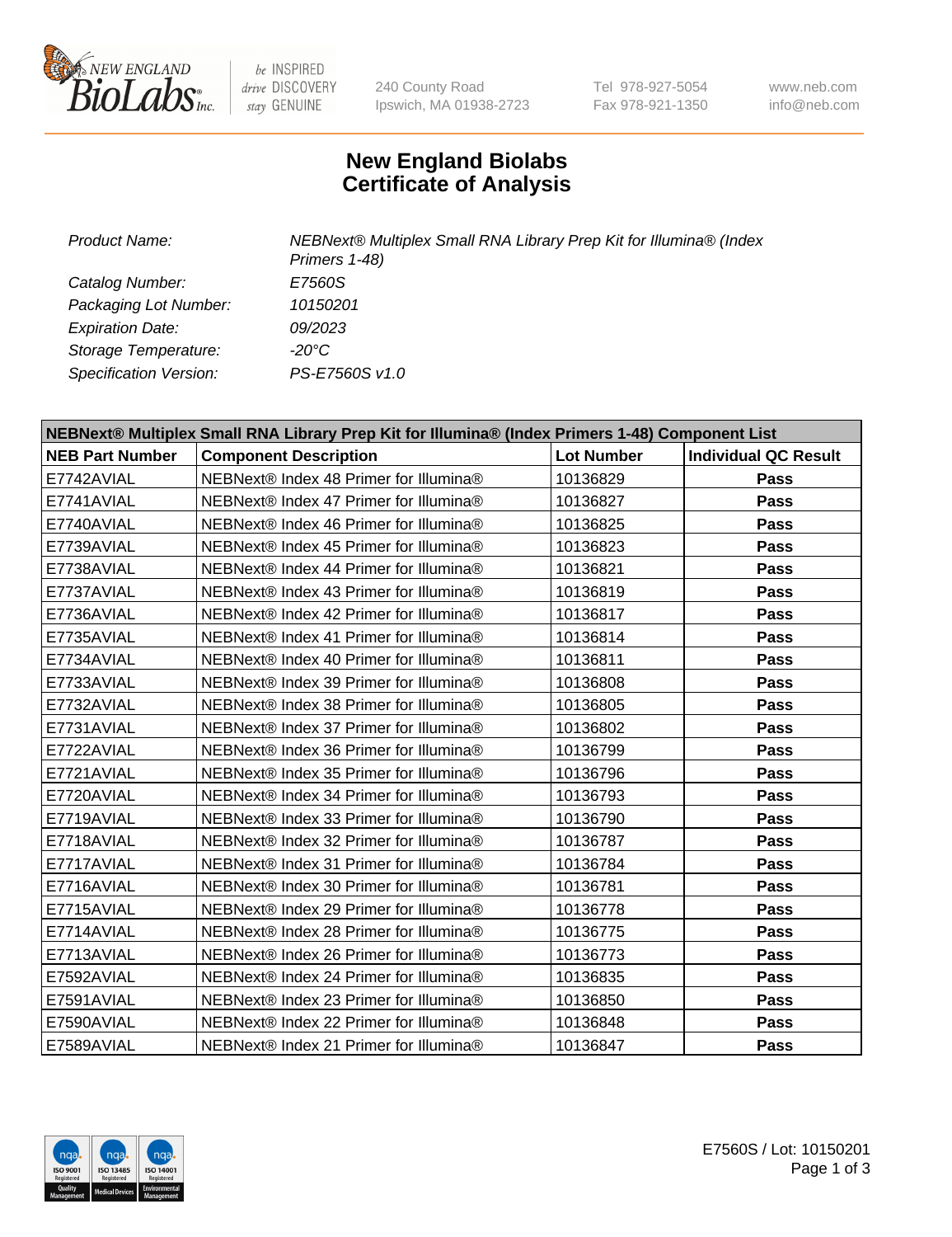

be INSPIRED drive DISCOVERY stay GENUINE

240 County Road Ipswich, MA 01938-2723 Tel 978-927-5054 Fax 978-921-1350 www.neb.com info@neb.com

| NEBNext® Multiplex Small RNA Library Prep Kit for Illumina® (Index Primers 1-48) Component List |                                                            |                   |                             |  |
|-------------------------------------------------------------------------------------------------|------------------------------------------------------------|-------------------|-----------------------------|--|
| <b>NEB Part Number</b>                                                                          | <b>Component Description</b>                               | <b>Lot Number</b> | <b>Individual QC Result</b> |  |
| E7588AVIAL                                                                                      | NEBNext® Index 20 Primer for Illumina®                     | 10136845          | Pass                        |  |
| E7587AVIAL                                                                                      | NEBNext® Index 19 Primer for Illumina®                     | 10136843          | Pass                        |  |
| E7586AVIAL                                                                                      | NEBNext® Index 18 Primer for Illumina®                     | 10136851          | Pass                        |  |
| E7585AVIAL                                                                                      | NEBNext® Index 17 Primer for Illumina®                     | 10136833          | Pass                        |  |
| E7584AVIAL                                                                                      | NEBNext® Index 16 Primer for Illumina®                     | 10136831          | Pass                        |  |
| E7583AVIAL                                                                                      | NEBNext® Index 15 Primer for Illumina®                     | 10136841          | Pass                        |  |
| E7582AVIAL                                                                                      | NEBNext® Index 14 Primer for Illumina®                     | 10136838          | Pass                        |  |
| E7581AVIAL                                                                                      | NEBNext® Index 13 Primer for Illumina®                     | 10136837          | Pass                        |  |
| E7562AVIAL                                                                                      | NEBNext® Index 27 Primer for Illumina®                     | 10136741          | Pass                        |  |
| E7561AVIAL                                                                                      | NEBNext® Index 25 Primer for Illumina®                     | 10136740          | Pass                        |  |
| E7355AAVIAL                                                                                     | ProtoScript® II Reverse Transcriptase                      | 10136771          | Pass                        |  |
| E7334AAVIAL                                                                                     | NEBNext® First Strand Synthesis Reaction Buffer   10136769 |                   | Pass                        |  |
| E7333AAVIAL                                                                                     | NEBNext® SR RT Primer for Illumina®                        | 10136767          | Pass                        |  |
| E7332AAVIAL                                                                                     | NEBNext® 3' SR Adaptor for Illumina®                       | 10136764          | Pass                        |  |
| E7328AVIAL                                                                                      | NEBNext® 5' SR Adaptor for Illumina®                       | 10136762          | Pass                        |  |
| E7327AAVIAL                                                                                     | Nuclease-free Water                                        | 10136760          | Pass                        |  |
| E7326AAVIAL                                                                                     | <b>TE Buffer</b>                                           | 10136758          | Pass                        |  |
| E7325AAVIAL                                                                                     | Linear Acrylamide                                          | 10136756          | Pass                        |  |
| E7324AAVIAL                                                                                     | <b>DNA Gel Elution Buffer</b>                              | 10136754          | Pass                        |  |
| E7323AAVIAL                                                                                     | Quick-Load® pBR322 DNA-Mspl Digest                         | 10136852          | Pass                        |  |
| E7322AVIAL                                                                                      | NEBNext® Index 12 Primer for Illumina®                     | 10136738          | Pass                        |  |
| E7321AVIAL                                                                                      | NEBNext® Index 11 Primer for Illumina®                     | 10136736          | Pass                        |  |
| E7320AVIAL                                                                                      | NEBNext® Index 10 Primer for Illumina®                     | 10136735          | Pass                        |  |
| E7319AVIAL                                                                                      | NEBNext® Index 9 Primer for Illumina®                      | 10136734          | Pass                        |  |
| E7318AVIAL                                                                                      | NEBNext® Index 8 Primer for Illumina®                      | 10136733          | Pass                        |  |
| E7317AVIAL                                                                                      | NEBNext® Index 7 Primer for Illumina®                      | 10136732          | Pass                        |  |
| E7316AVIAL                                                                                      | NEBNext® Index 6 Primer for Illumina®                      | 10136739          | Pass                        |  |
| E7315AVIAL                                                                                      | NEBNext® Index 5 Primer for Illumina®                      | 10136731          | Pass                        |  |
| E7314AVIAL                                                                                      | NEBNext® Index 4 Primer for Illumina®                      | 10136730          | Pass                        |  |
| E7313AVIAL                                                                                      | NEBNext® Index 3 Primer for Illumina®                      | 10136729          | Pass                        |  |
| E7312AVIAL                                                                                      | NEBNext® Index 2 Primer for Illumina®                      | 10136728          | <b>Pass</b>                 |  |
| E7311AVIAL                                                                                      | NEBNext® Index 1 Primer for Illumina®                      | 10136727          | Pass                        |  |
| E7310AAVIAL                                                                                     | NEBNext® SR Primer for Illumina®                           | 10136752          | Pass                        |  |
| E7309AAVIAL                                                                                     | LongAmp® Taq 2X Master Mix                                 | 10136750          | Pass                        |  |
| E7308AAVIAL                                                                                     | Murine RNase Inhibitor                                     | 10136748          | Pass                        |  |
| E7305AAVIAL                                                                                     | NEBNext® 5' Ligation Enzyme Mix                            | 10136746          | Pass                        |  |